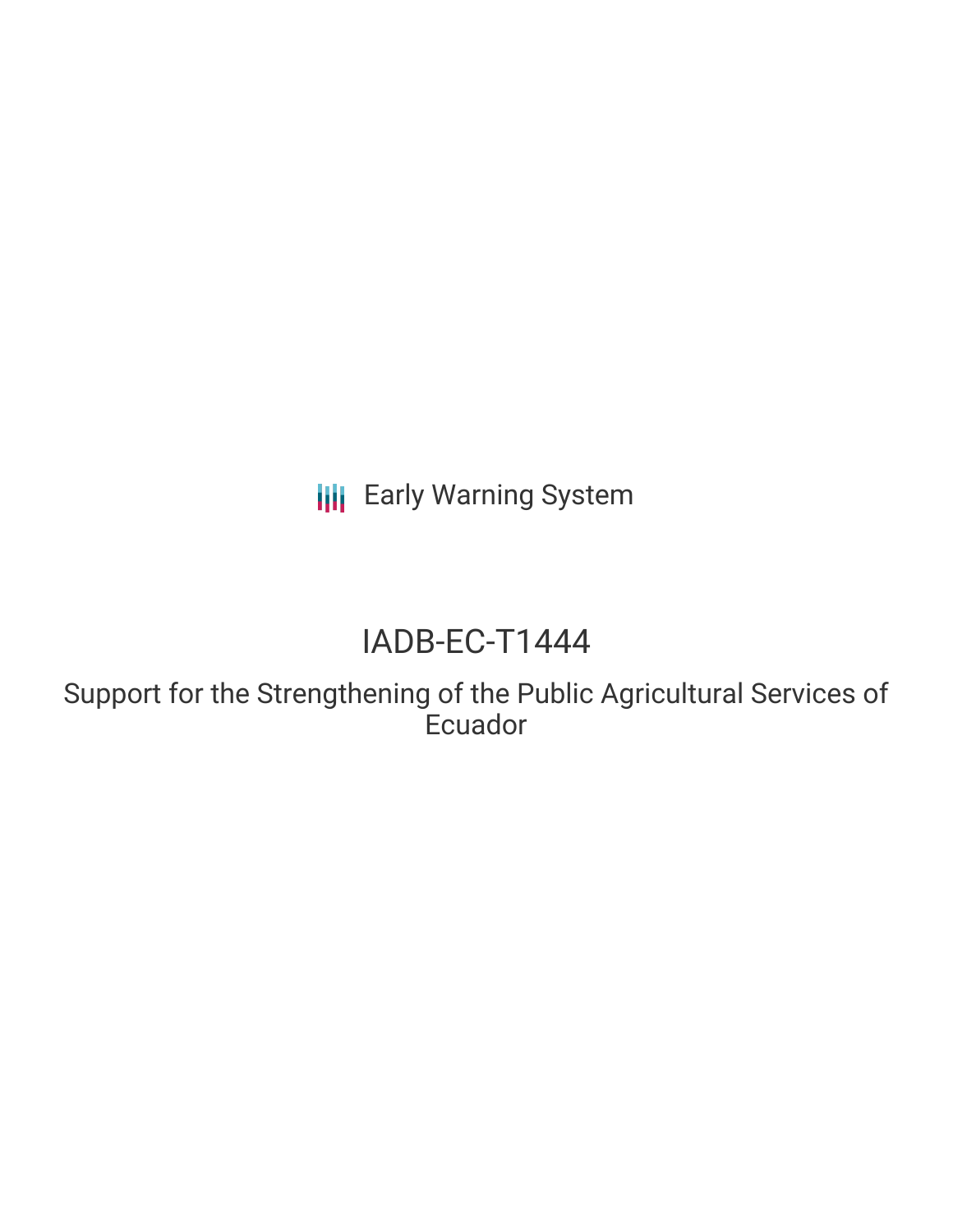

# Early Warning System Support for the Strengthening of the Public Agricultural Services of Ecuador

### **Quick Facts**

| <b>Countries</b>               | Ecuador                                         |
|--------------------------------|-------------------------------------------------|
| <b>Specific Location</b>       | UNINFORMED                                      |
| <b>Financial Institutions</b>  | Inter-American Development Bank (IADB)          |
| <b>Status</b>                  | Proposed                                        |
| <b>Bank Risk Rating</b>        | U                                               |
| <b>Borrower</b>                | Goverment of Ecuador                            |
| <b>Sectors</b>                 | Agriculture and Forestry, Technical Cooperation |
| <b>Investment Type(s)</b>      | <b>Advisory Services</b>                        |
| <b>Investment Amount (USD)</b> | $$0.30$ million                                 |
| <b>Project Cost (USD)</b>      | $$0.30$ million                                 |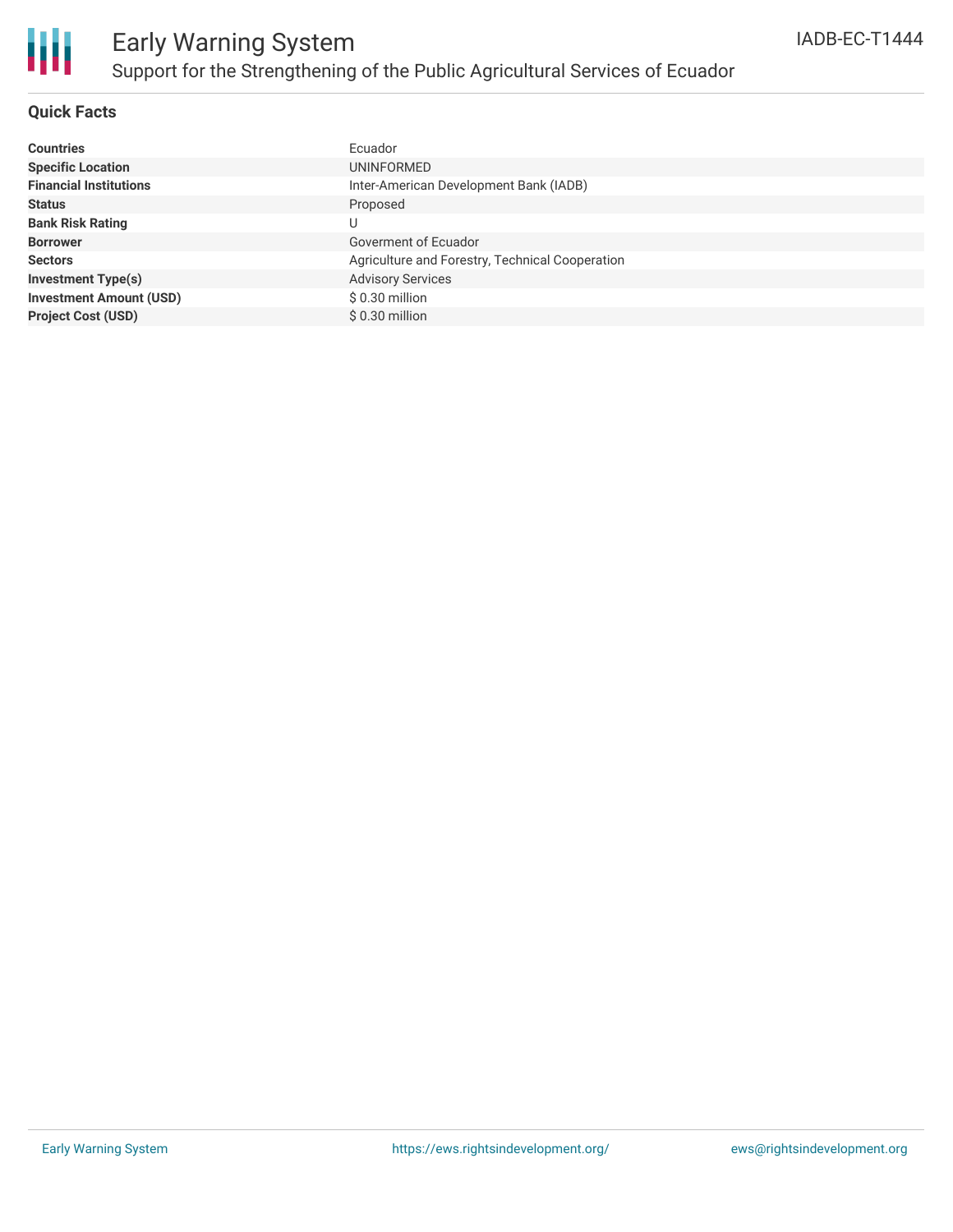

### **Project Description**

The general objective of the operation is to support the strengthening of public agricultural services in Ecuador. The specific objectives are: i) to prepare diagnostic studies and formulate a proposal to strengthen the services provided by Agrocalidad; and ii) analyze aspects of INIAP's institutional framework that allow a proposal to improve the services provided.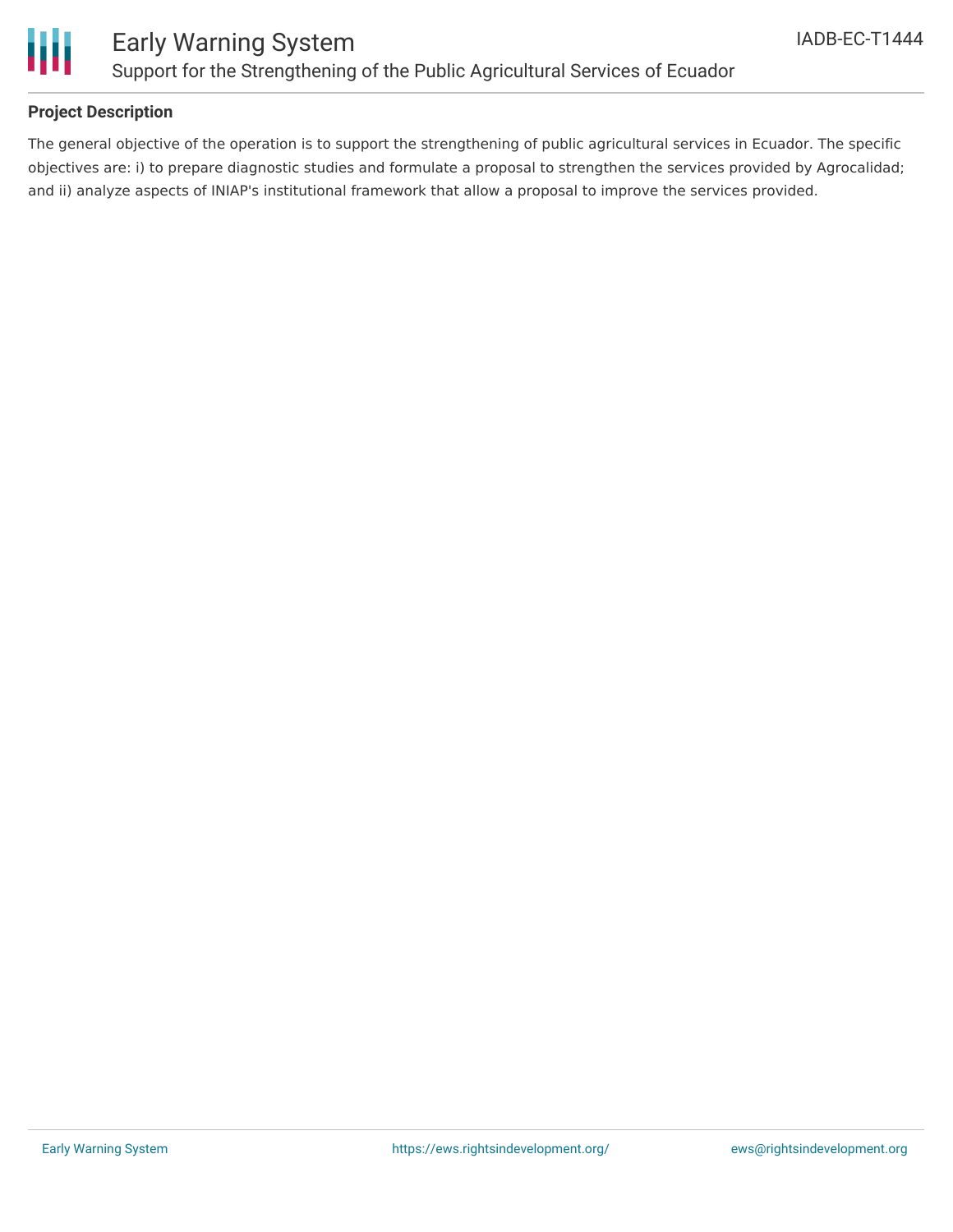

## Early Warning System Support for the Strengthening of the Public Agricultural Services of Ecuador

### **Investment Description**

• Inter-American Development Bank (IADB)